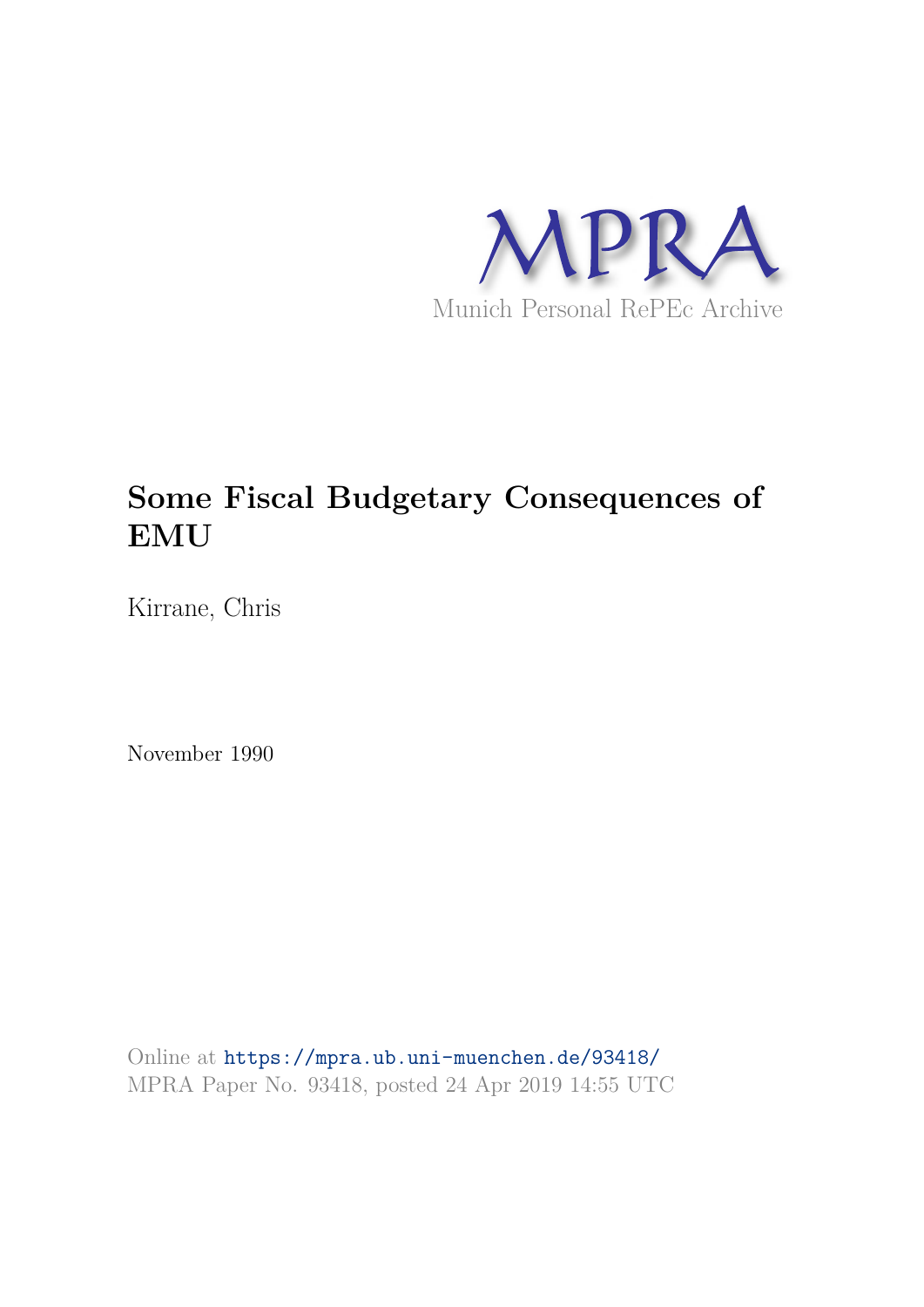## **Some Fiscal Budgetary Consequences of EMU**

Chris Kirrane

## **Abstract**

*Economic and monetary unification of Europe has major implications for fiscal policy. As monetary union is characterised by the existence of a uniform real interest rate, the consequences of fiscal policies will no longer be based on exchange rate adjustments, but on changes in absolute price levels; all member countries will bear the effects on real interest rates. As long as there are price rigidities, it will be necessary to compensate for the loss of the exchange rate instrument, it will be necessary to coordinate budgetary policies in order to avoid instability and non-existent actions. But contrary to the recommendations of the Delors report, this does not generally imply the need to strengthen 'budgetary discipline' by setting ceilings on Member States' fiscal deficits. These aspects, together with the risks of*  tax competition between countries and the generalisation of externalities that should go hand in hand *with the increasing integration of markets, argue in favour of a substantial increase in the Community budget.* 

One of the most controversial aspects of the Delors Report (EC, 1989) is the proposal to cap national budget deficits. This measure reflects the opinion frequently expressed, that a monetary union promotes the lack of fiscal discipline. This opinion is not unanimous. It is conceivable that monetary union should encourage, on the contrary, the strengthening of budgetary discipline: this is, for example, the opinion of Eichengreen (1990). One of the objectives of this paper is to explore this question, in particular by studying how the fiscal policies effects of are transmitted from one country to another according to the exchange rate regime.

Another theme, hidden in the Delors report, is the link between monetary union and the federal, national, regional or municipal level which exercises fiscal policies. This theme had already been the subject of considerable interest during the discussions of the Werner Plan (EC, 1970) and had been dealt with in the MacDougall Report (EC, 1977). Taken up and amplified in the Padoa-Schioppa report (EC, 1986), it gave birth to the principle of subsidiarity. This principle states that fiscal actions must be taken at the most decentralised level. This is obviously the case Community of policies regarding common agricultural market, research and scientific cooperation, etc. Recent work by Bean and associates (1989), Sachs and Sala-i-Martin (1989), Case, Hines and Rosen (1989), however, identify new externalities that suggest the value of greater fiscal federalisation. The second objective of this paper is to take stock of this subject, the importance of which should increase as Economic and Monetary Union is set up.

A preliminary remark is necessary. The theme is not new. But the state of knowledge about the role and effects of fiscal policy has changed considerably in recent years. Many certitudes have collapsed under the twofold evolution of macroeconomic theory (towards a reinforcement of microeconomic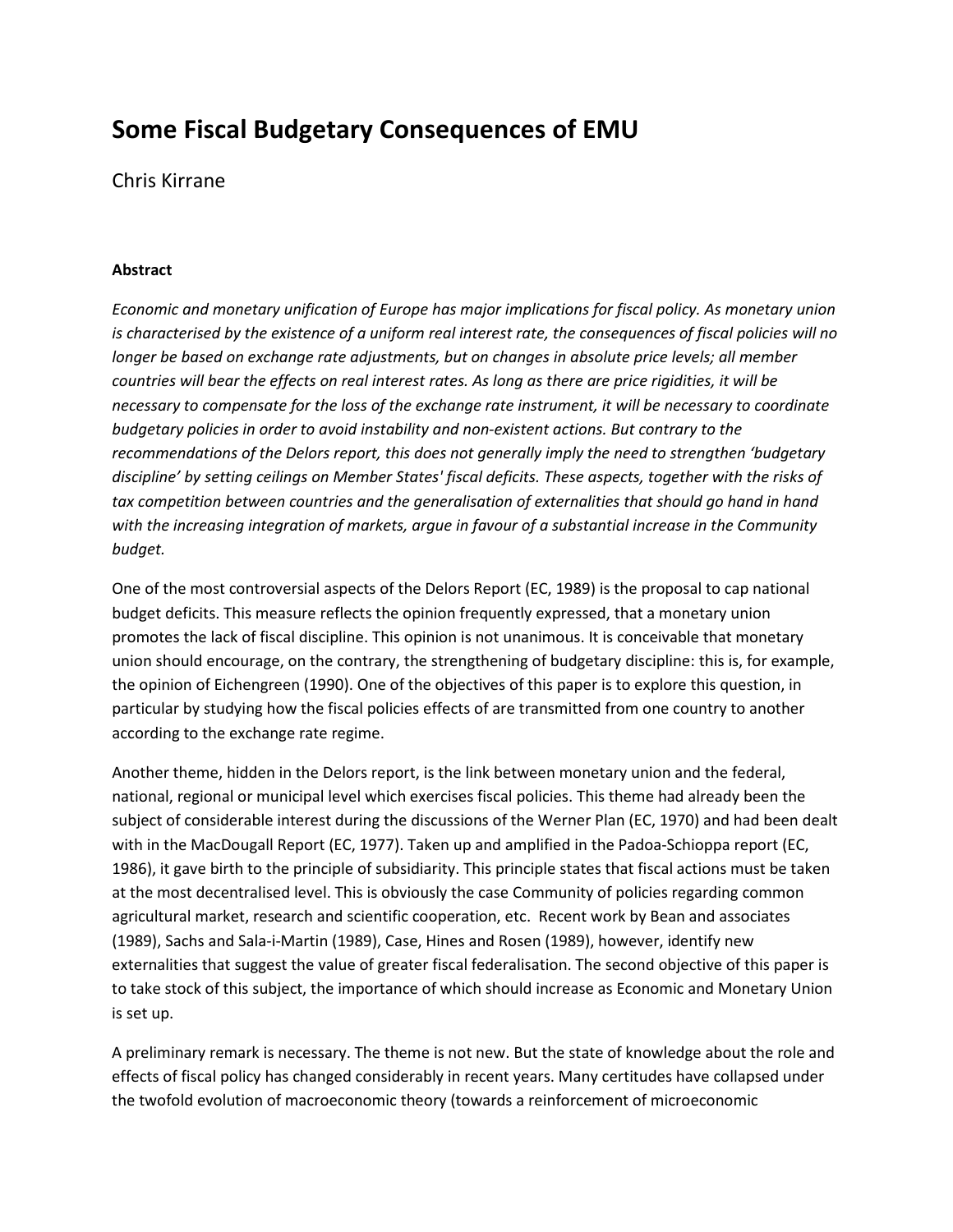foundations) and econometrics (towards a lesser tolerance of 'soft' specifications). As a result, analysts, as well as fiscal policy-makers, are now showing much greater caution with regard to the handling of fiscal policy, with less emphasis on its stabilising effects in the short- term. This is why this paper mainly considers the long-term aspects of fiscal policy. Although the voluntary omission of cyclical stabilisation aspects is a significant limitation in itself, it highlights a range of concerns close to the ongoing debates on the notion of fiscal federalism.

The following section presents a framework for analysis. Technical in nature, it prepares the second section, which deals with the effects of monetary union on national budgetary policies: can the discipline be reduced or increased? Is the pressure to harmonise inevitable? Should we change the budgetary rules or adapt the monetary constitution? The third section deals with a different topic, that of federalising national budgets. The conclusions are presented in the last section.

To focus the analysis on the long term, it is assumed that relative prices (and therefore real wages) are flexible and that it is thus in a situation of full employment. What distinguishes a monetary union from a regime such as the European Monetary System (EMS) is that in monetary union the full weight of relative price adjustments is carried over to prices (Kirrane 1990).

The key issue under these conditions is the adjustment to external imbalances and the link between budget deficit and current account. In both cases, an imbalance represents a time shift of expenditures relative to revenues. This naturally leads to an emphasis on savings choices and the inter-temporal budget constraint of public and private agents. In this type of model, it is essential to be clear on the question of Ricardian equivalence: when private agents are described as adopting an optimal programme of consumption and savings, and endowed with rational expectations, the way in which are public expenditure is financed (taxes or borrowings) is indifferent. This proposal, however, does not seem to correspond to reality. To avoid this aspect without calling into question an approach based on rationality economic, it is convenient to admit, following Blanchard (1986), that economic agents adopt a finite horizon - because unlike the public sector, they are mortal - hence the possibility that the public debt is not fully repaid by the agents. Under these conditions, a part of the public debt represents private wealth and the method of financing expenditure escapes the assumption of Ricardian neutrality.

The underlying model was developed by Frenkel and Razin (1987); it makes it possible to separate the analysis between the present and the future. The present covers a long enough period for prices to have time to adjust and full employment to be restored. The future corresponds to a stationary equilibrium, that is to say that all stock variables (wealth, debt, etc.) are stabilised. The model allows analysis of the different channels through which the effects of fiscal policy are transmitted from one country to another.

What characterises a monetary union here is that nominal interest rates are identical everywhere within the zone. This does not always lead to equality of real rates. In fact, a change in relative prices between two countries, if anticipated, leads to different future inflation rates, and therefore to different real interest rates. Such relative price changes are, of course, possible and are discussed below. However, these can only be occasional variations, not different trends. In what follows, it will be assumed that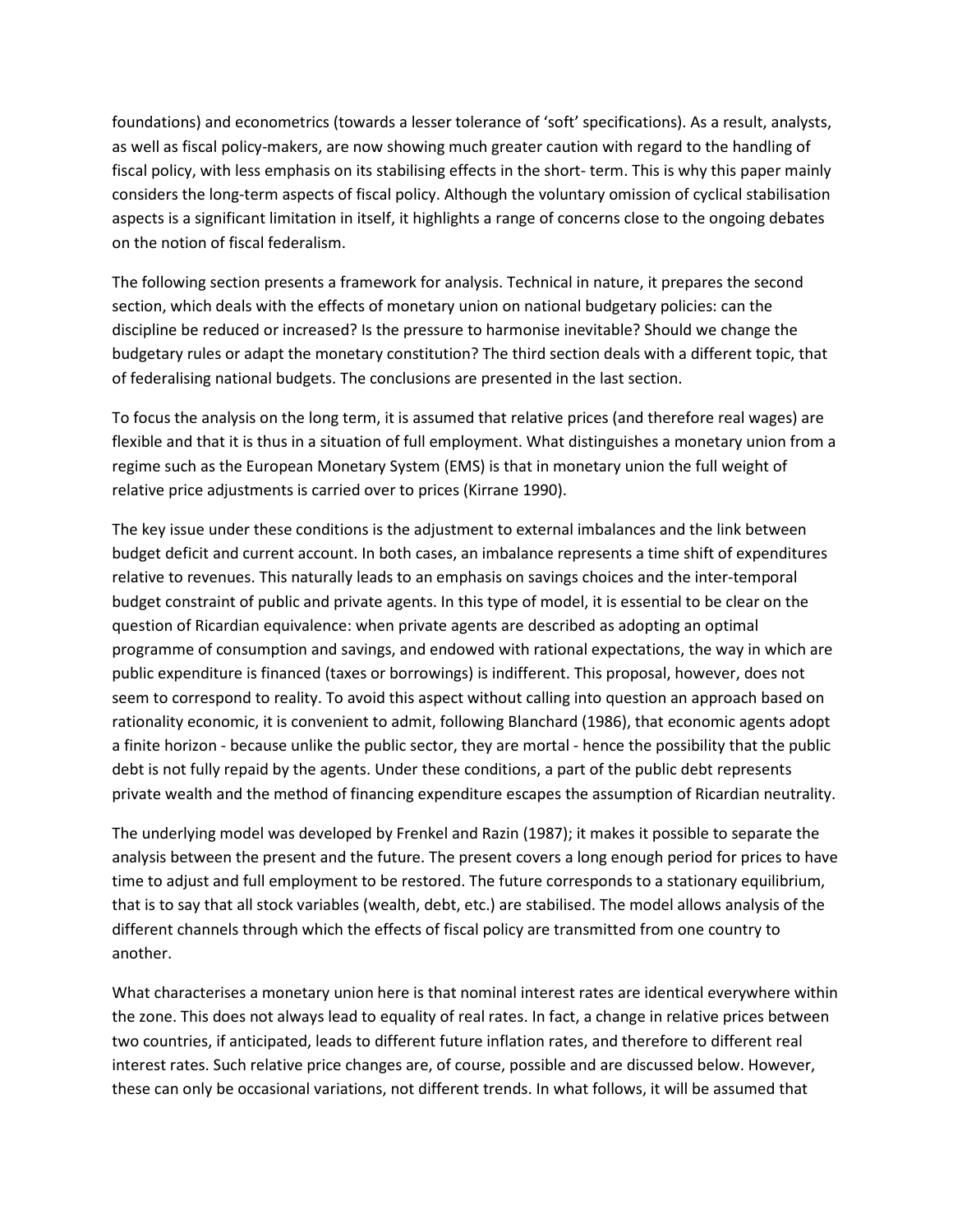such relative price changes are considered exceptional and occur only in an unanticipated manner. Real rates are then also equaliszed within the monetary union. A first transmission channel for fiscal policies takes thus the form of real interest rate changes that affect the region as a whole. A temporary fiscal expansion results in a rising trend in real interest rates. In the perspective long-term adopted here, this effect is necessary to maintain the equilibrium in the goods and services market: the expansionary effect of fiscal policy must be accompanied by a decline in wealth private.

In a framework of fully an inter-temporal analysis, there is no permanent budgetary expansion since the budgetary constraint of the State requires that a deficit be offset by a surplus. The effect on the interest rate is ambiguous. As in the case of a temporary expansion, private wealth must fall. It is reduced by the discounted value of the tax increase and this reduction may exceed the decline in wealth required for the balance in the Goods and services market, in which case the real interest rates falls, while they rise in case of insufficient decline. These theoretical results have been the subject of many empirical analyses, sometimes very elaborate. The results are still very disappointing.

An important issue, but one based on completely different mechanisms, is the provision of empirical goods and services collective, and taxation. To what extent does economic integration increase competition between national systems? This problem is the subject of extensive literature in the United States. For example, Case, Hines and Rosen (1989) analyse and document the effect of 'contagion' between US states. Two externalities come into play: on the one hand, if a country provides more collective services, it tends to attract households and businesses from other countries and thus exerts pressure on its neighbours to increase spending; On the other hand, a lower tax burden exerts a similar pressure on the other countries to reduce the tax burden. Both effects are directly related to the mobility of labour and businesses. They are well known and are the subject of negotiations, explicit or implicit, in the context of the preparation of the large European market. What interests us here is the question of whether the monetary union will reinforce these externalities, and therefore the pressure for harmonisation.

'Budget discipline' is frequently used without its content being clear. In particular, and contrary to the reasoning underlying the Delors Report, the existence of deficits cannot be systematically interpreted as a sign of indiscipline. An attempt at clarification is offered in this section, in particular by reviewing the economic arguments in favour of deficits, even permanent ones.

Diamond (1956) had established the criterion of efficiency of capital stock and shown that in a functioning economy, ideally the reason for this situation is that any additional accumulation of capital requires a sacrifice of the t of the current generation, while the benefits will go to all subsequent generations. In principle, future generations could compensate the current generation while remaining in a preferable situation; but because there is no market mechanism for such inter-generational transfers to occur spontaneously, the suboptimal balance is perpetuated. So there is room for government intervention and Diamond has shown that a budget deficit can achieve the optimal situation.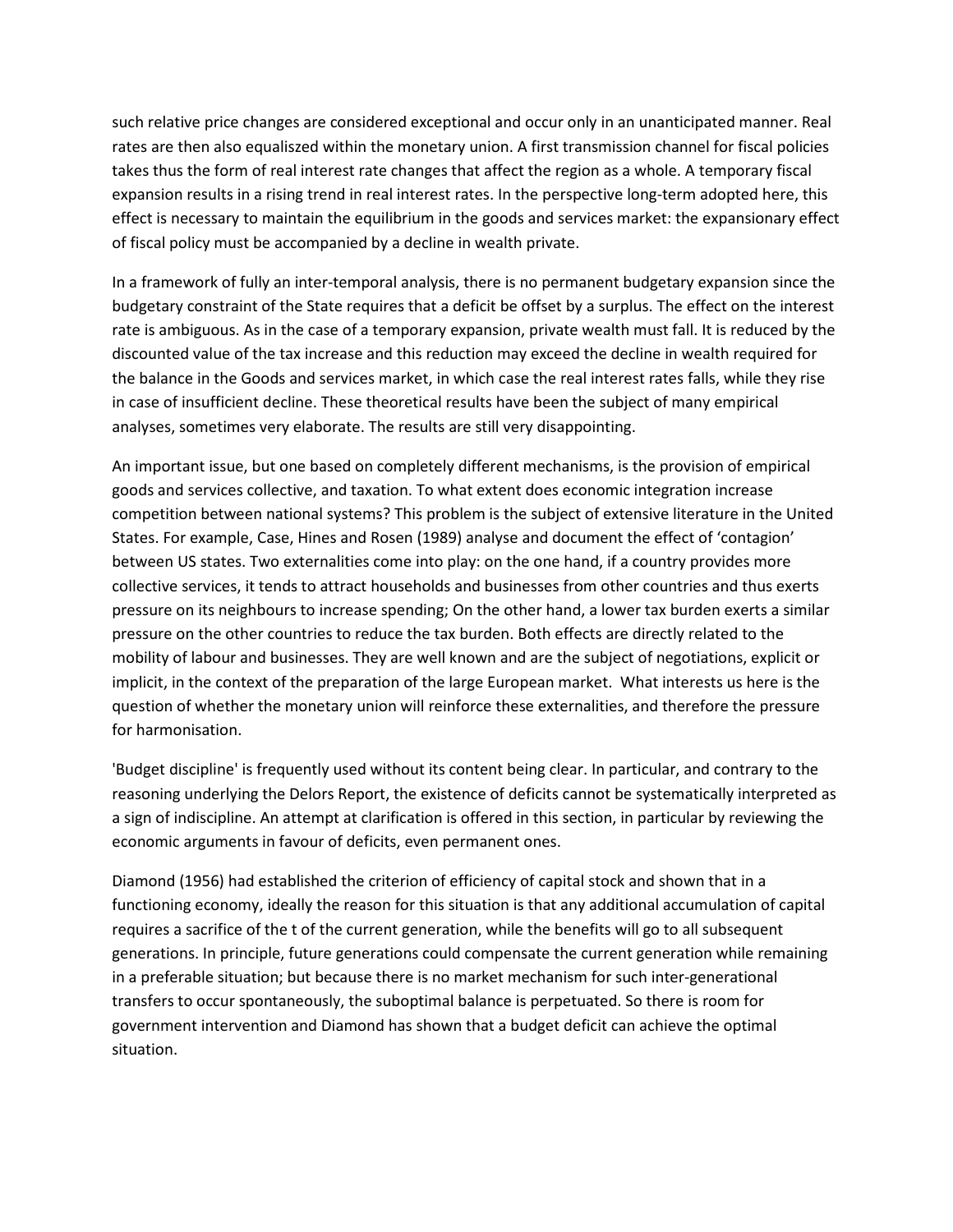A different argument has been advanced by Lucas and Stokey (1983). It is noted that the succession of different political views often leads governments to reverse a government tax policies of his predecessor. This type of change creates uncertainty and encourages the private sector to adopt precautionary measures that increase the distorting effect of taxation in general. Lucas and Stokey show that a government can issue, under certain conditions, a structure of debt and assets that lead its successors not to question the initial choices.

The case of credit rationing leads to another argument in favour of public debt issuance. An important literature, following the work of Stiglitz and Weiss (1981), demonstrated that the banks, which only imperfectly aware of the situation of potential borrowers are allowed to refuse credit to quality borrowers. The result is, again, suboptimal for the community. Under these conditions, the government can counter the negative effects of this banking behaviour by borrowing to finance the production of collective goods and services that would otherwise be acquired by the private sector.

In general, there are a large number of cases where market mechanisms cannot operate perfectly and for which public intervention, often in the form of a deficit, is desirable.

For any agent, public or private, the only real budgetary constraint is the inter-temporal constraint. The existence of deficits, even prolonged, absolutely does not indicate that this constraint be violated, which would be an indication of indiscipline. The only criterion in this respect is to determine whether the service of the accumulated debt can be ensured by the subsequent primary surpluses.

The analysis presented in the previous section allows us to review these various aspects in order to consider the effect that a monetary union could have on budgetary discipline. As has already been pointed out, the essential feature, in the long-term view adopted here, is that in monetary union the real interest rates are equal in the different member countries, at least for the assets of the same risk class.

The aspect most often mentioned in the current debate concerns externalities. For this reason, a detailed analysis of the interdependence channels of fiscal policies was presented in the previous section.

The first channel concerns the real interest rate. An increase in the fiscal deficit in one of the members of the union imposes an externality on its partners in the form of a rate hike (whereas in the case of floating currencies or adjustable exchange rates, at least some of this effect can be absorbed by an appreciation of the exchange rate of the country whose deficit increases). This externality implies that each member of the union will tend to ignore the cost imposed on its partners, which will result in the implementation of overly expansionary policies. This is the only justification for imposing a constraint on fiscal independence.

A second channel transits through the terms of exchange within the union. This effect is reinforced by the elimination of interest rate differentials. Its consequences are aggravated by the fact that relative price changes cannot operate through parity changes and must result in absolute price changes, resulting in an additional risk of inefficient adjustment by quantities. However, this externality is not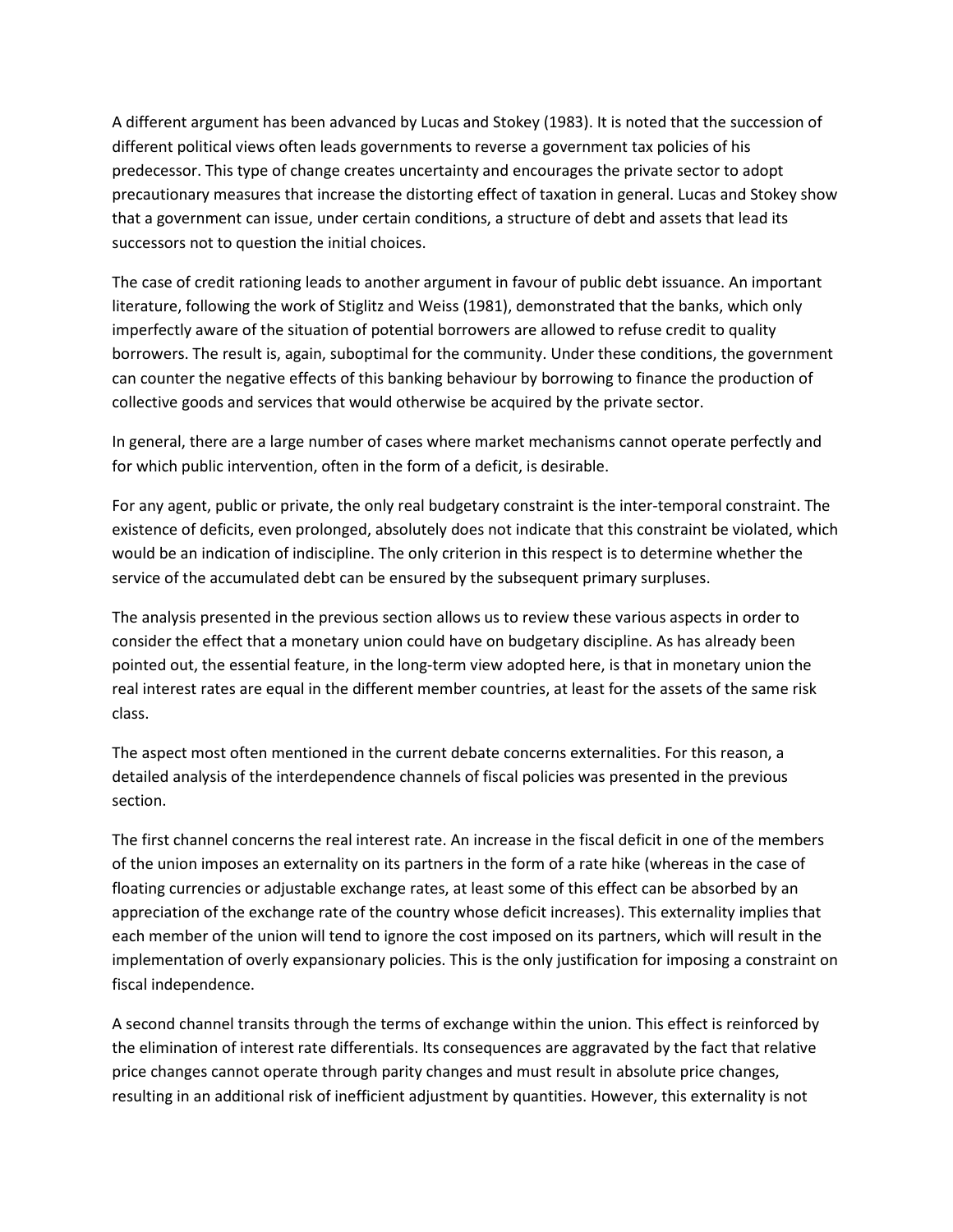particularly related to an expansionary fiscal policy; it therefore appears that the guidelines differ between Member States of the Union. The appropriate response is therefore not a restriction of deficits or surpluses, but a strengthening of budget coordination.

The third channel is that of the terms of trade between the union as a whole and the rest of the world, which are affected - together with the current balance of the union - by any budgetary action of one of the members of the union. It is still an externality that requires more budget coordination, without, however, emphasising the need for more restrictive policies.

The most indisputable case of indiscipline is where the inter-temporal budget constraint is threatened. In the absence of the debt monetisation option, there are only three solutions: the first is a default, i.e. a tax on the holders of government securities; the second is to increase taxation, present and future; the last is a reduction in the state's present and future expenditures. The last two options allow avoiding outright default. If, however, the public does not know in advance and with certainty which of these solutions will ultimately be retained, it is entitled to associate with each of the three options a non-zero probability.

In these circumstances, it is possible to demonstrate that private wealth, defined as the discounted expectation of future income, decreases. The reason is obvious: the first two options lead to a reduction in future income net of taxes. The result is a drop in consumption and therefore in internal demand. In the long-term perspective adopted here, the equilibrium in the goods market requires a fall in the interest rate and a deterioration of the terms of exchange. These two channels first affect the country in question, of course, but also the rest of the union, in proportion to the size of the country in question.

This result is obtained under the assumption, implicit but not reasonable in this case, that private assets do not exist. If, on the contrary, the existence of private assets is admitted, their profitability is not directly affected, provided that there is no risk of taxation of these assets. In this case, the interest rates on the public debt must be increased to provide a risk premium corresponding to the possibility of a cancellation, at least partial, of the debt. The profitability of private assets, however, is indirectly affected by the same mechanism as the previous reasoning. The end result is a drop in private interest rates and a rise in public rates.

In an open economy, the situation is modified and then appears the specific role of monetary union. In this case, the private interest rate cannot fall much, since it is tied to the rate across the union. Consequently, most of the adjustment takes place according to the other channel, that of the terms of trade.

The conclusion is therefore that the formation of a monetary union introduces two main effects. The difficulty of practicing in one of the member countries tax rates that are very different from those prevailing elsewhere increases the risk of default and therefore the risk premium on public rates. Secondly, the terms of trade are deteriorating more strongly. In both cases, the situation is more difficult for the government. This is likely to imply a greater focus on the budget constraint, and thus more budget discipline.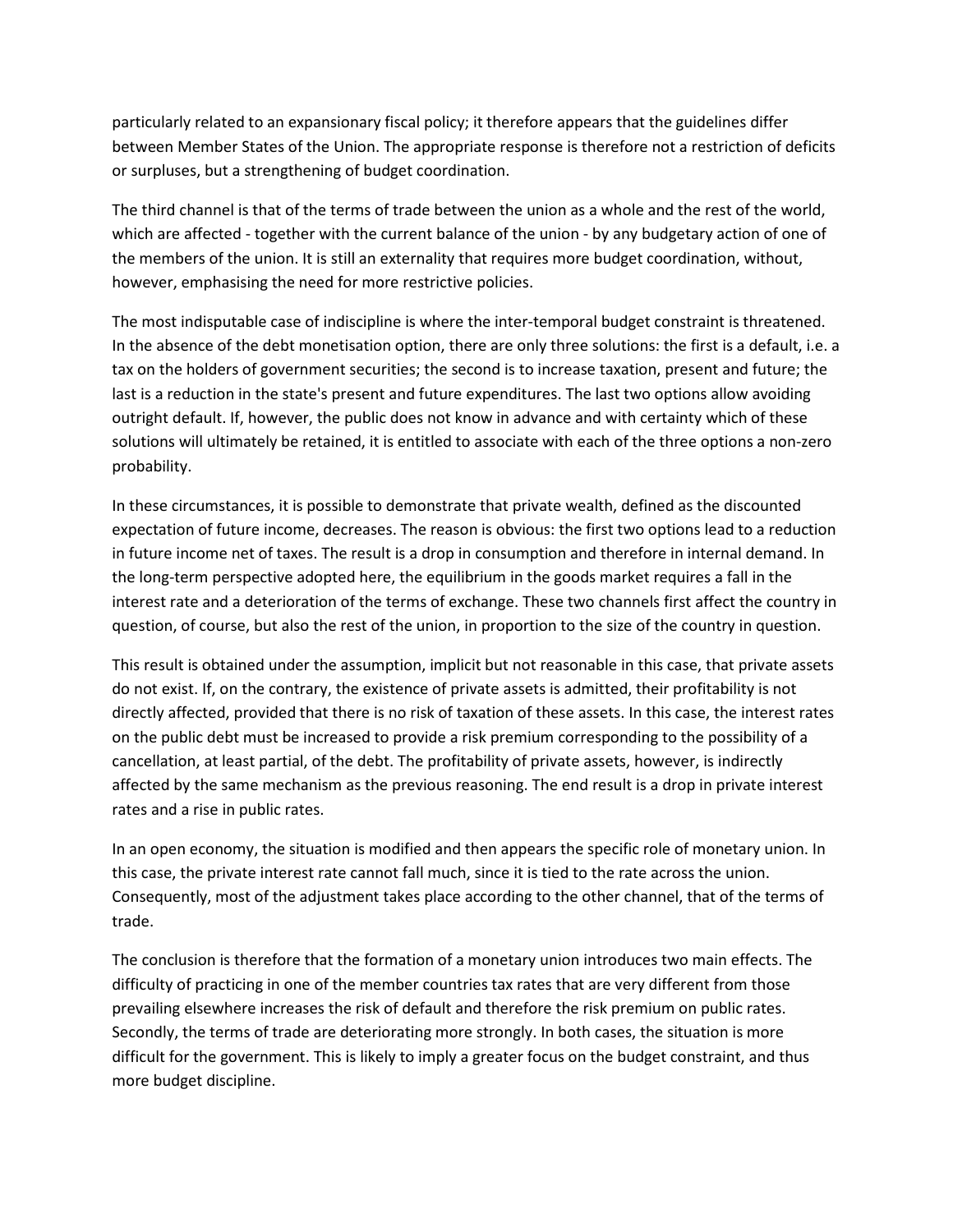It is always possible to restore a difficult situation, in terms of budget constraint, by resorting to inflation. In fact, this is the most commonly adopted solution. Membership in a monetary union can radically change this situation, but it depends on the monetary constitution of the union.

If independent central banks continue to coexist, it is clear that there is no monetary equilibrium. It is in the individual interest of each central bank to issue money in large quantities, expecting other central banks to absorb the excessive liquidity thus created. This process (of the 'free rider' type) cannot be stabilised, since the incentives are the same for each of the central banks. The result is a virtual disappearance of the budget constraint.

It should be noted that it is not monetary union per se that is a source of indiscipline. The proposal contained in the Delors Plan to set ceilings for budget deficits thus becomes understandable. However, this approach does not solve the fundamental budget problem of monetary instability. There is, in fact, a solution in every respect superior. It consists of establishing precise monetary creation rules or, better still, keeping only one central bank. From then on, the risk of inflation disappears and with it the question of fiscal indiscipline.

Constraints between successive governments: If the monetary union restricts the possibility of inflation, as suggested above, the need for a government, mentioned above, to limit the margin of manoeuver of its successors diminishes. As a result, monetary union appears as a source of fiscal stability.

One of the most worrying aspects of economic and monetary integration is the risk of a downward competition between national taxes, competition all the more intense as the object taxable is more mobile. The liberalisation of capital movements, effective since 1 July 1990, is an important element of this problem. A Community agreement could appear as the appropriate response. It ignores the fact that capital can move to countries that do not belong to the EC. The only solution is a global agreement, which has never been done. Monetary union can, however, change the situation: the emergence of a new monetary zone of considerable size, allied with the other major zone - the United States - could allow an action more credible with tax havens for international finance. In the absence of such an agreement, the downward pressure on capital taxation is serious and could contribute to undermining fragile fiscal balances or constraining public spending cuts.

It is generally accepted that the loss of an instrument - here the exchange rate policy - increases the importance of the remaining instruments - here fiscal policy. In order to address this issue, it is useful to briefly recall the functions performed by the exchange rate: it allows the relative prices of goods and services to be changed immediately, as well as those of financial assets; the prices of the latter being perfectly flexible. Two important observations must however be made: firstly, this cost is transitory since price rigidity is only a temporary phenomenon; secondly, the exchange rate is not a good substitute for price flexibility, since it simultaneously affects a large number of relative prices.

In principle, there is always a combination of taxes and subsidies that allows relative prices to be allocated in the way you want. However, such actions are explicitly excluded by Community rules. Only the overall fiscal policy is available and it is clearly a very bad substitute. It follows that the monetary union will increase the role of prices and increase the cost associated with their rigidity. However, this is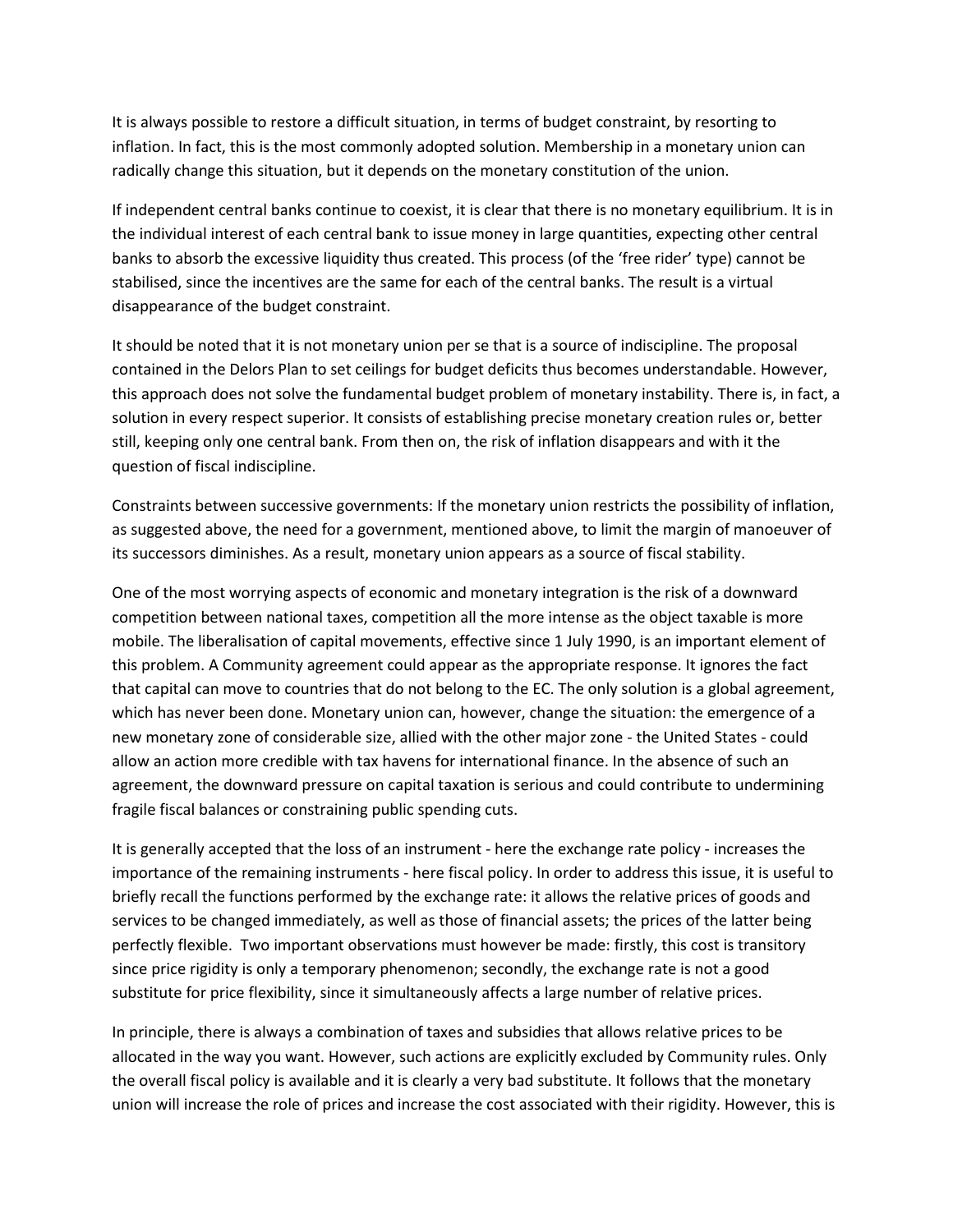asymmetrical: the downward rigidity - in case of insufficient demand - is in practice more important than the rigidity on the rise. For example, monetary union may exacerbate downward fluctuations in quantities relative to upward fluctuations, hence the increased risk of recessions and a clearer role for expansionary fiscal policies.

Indeed, insofar budget stabilisation actions will become more necessary, it seems natural to coordinate them at the federal level, and if we wanted to justify this need in terms of externalities, it is because this argument provides a reason for public intervention and passes the test of the principle of subsidiarity: this shift towards a federal budget worries in more ways than one. In such a complex subject, a number of principles can be identified.

The development of a federal budget must be explicitly justified on the basis of the costs imposed by the creation of the monetary union. It is essential to recognise explicitly that it is a question of compensating the economic agents (households, companies) affected by the existence of the monetary union. Stateto-state transfers are not an appropriate response and are susceptible to capture by the best-organised lobbyists, who are not necessarily the most affected agents.

It is all about compensating agents for unpredictable losses. The corresponding mechanism must therefore be similar to an insurance system against the costs of monetary union at the level of the union as a whole. Like any insurance funds, this system does not to need have a balanced budget each year. It must simply satisfy its constraint of inter-temporal budget, so as to be solvent. Every insurance system must deal with a moral hazard problem: potential beneficiaries should not be encouraged to seek to increase the transfers they can expect to receive. Fortunately, there are various insurance organisations (unemployment, pension, health) in the EC countries that have developed expertise in this area. It is perfectly possible to use them for setting up the Community insurance system.

The evolution towards a federal budget is inevitable if the monetary union is to remain a stable organisation. Indeed, when inevitable negative shocks will inevitably occur here and there, it is essential to avoid a situation such as a member country concluding that the costs of the union exceed the benefits. However, it is not essential that the implementation of this system be done in conjunction with the creation of the monetary union, if only because its size represents a fundamental change in community structures.

The role of these federal budgets is illustrated by the recent study by Sachs and Sala-i-Martin (1989). They observe that in the United States, when a fiscal region sees its real GNP fall as a result of a negative shock, federal transfers offset 40% of this loss, thanks mainly to the progressive nature of income tax. These transfers represent about 2% of the GNP and on average 20% of the state budget of the union. This figure suggests that a doubling of the Community budget might suffice. But because of the low mobility of the workforce - which plays a much larger role in the United States than it can in Europe - the needs are significantly higher.

The creation of a monetary union will affect fiscal policies in many ways. So far, official thinking seems to be organised around the Delors report and the proposal to limit national budget deficits. In fact, there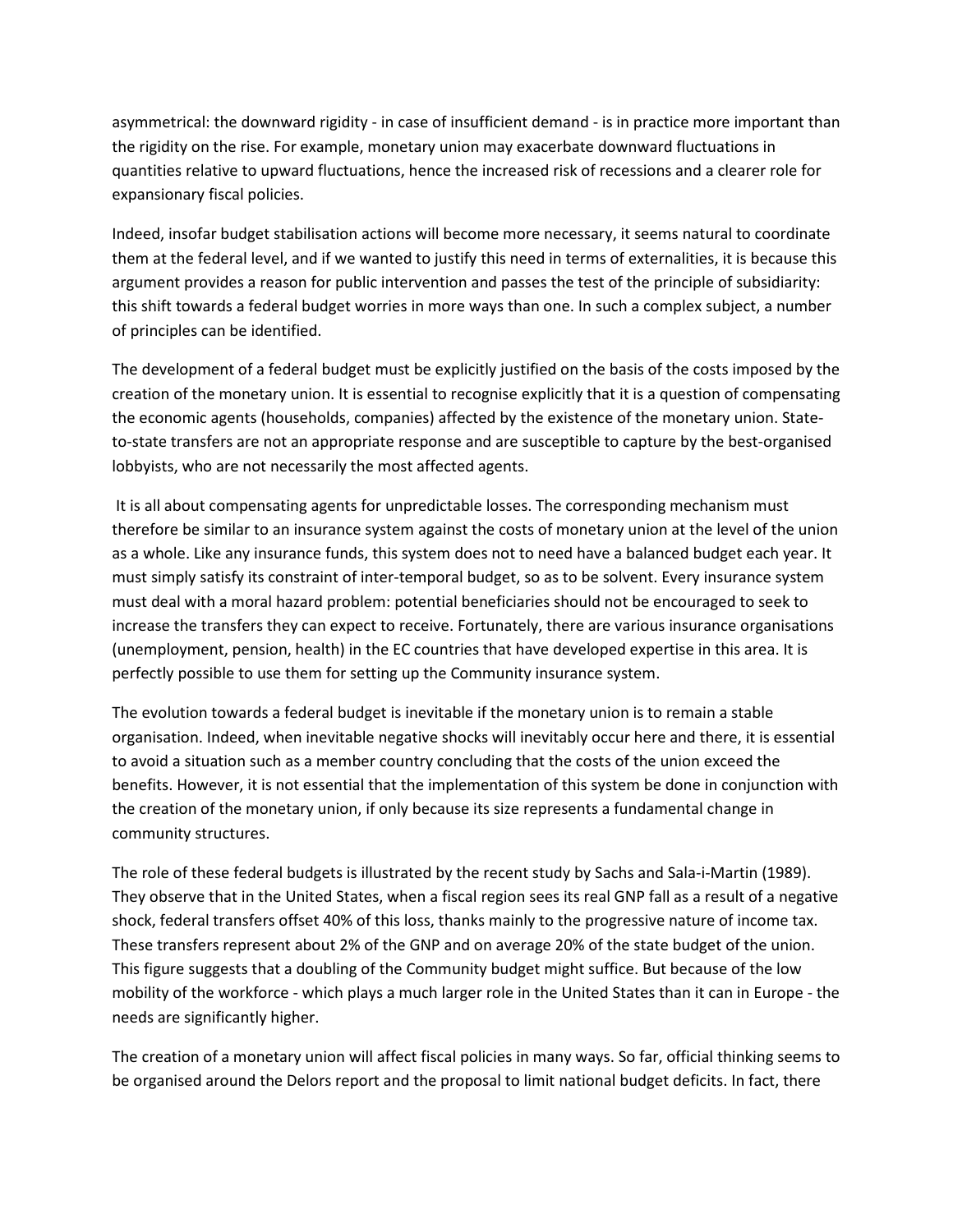are few economic arguments for such limits, while many arguments go in the opposite direction. What seems necessary is a strengthening of coordination between Member States.

Budget coordination is a particularly exercise difficult to organise. For this reason and because a community insurance system is needed to compensate for the loss of the currency instrument, the best solution is to move towards the establishment of a real federal budget. This, of course, is a long-term direction that will not fail to raise many difficulties: firstly economic difficulties, which require a certain number of clear principles to be stated and implemented; political difficulties as well, which concern the vision of the integrated Europe, and raise the question of the democratic control of a substantially enlarged budget.

## **References**

BERNHEIM, B. D. (1987). "Ricardian Equivalence: An Evaluation of Theory and Evidence", NBER Macroeconomic Annuals, pp. 263-316. BISHOP, Graham, 1989:

BLANCHARD, O. (1986). "Debts, Deficits and Finite Horizons," *Journal of Political Economy*, April, pp. 223-47.

BLANCHARD, O., and SUMMER, L. (1984). "*Prospects on High Real Interest Rates*," Brookings Papers on Economic Activity, 2, Autumn

CASE, A., HINES, J.R., and ROSEN, H. (1989) "*Copycatting: Fiscal Policies of States and their Neighbors*," NBER Working Paper No. 3032, July. EC, 1970: Report on Economic and Monetary Union, "Werner Report", Brussels, EC. EC, 1977: Report of the think-tank on the role of public finances in European integration, "*MacDougall report*", Luxembourg, BPOCE.

EC, 1986: Efficiency, Stability and Equity, "*Padoa-Schioppa Report*", Luxembourg, BPOCE. EC, 1989: Report on Economy and Monetary Union in the European Community, "*Delors Report*", Luxembourg.